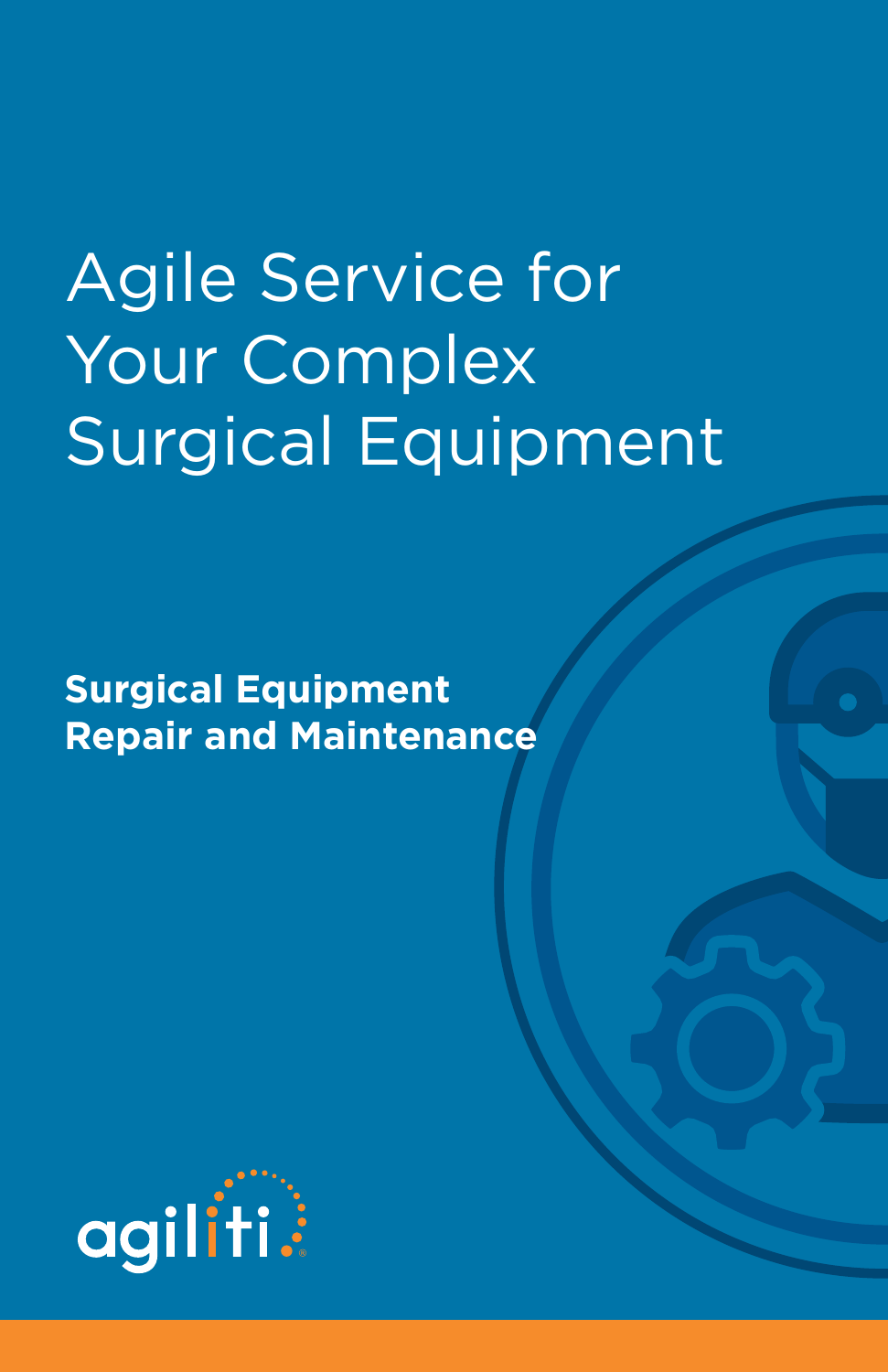# **OVERLOOKED** AND UNDERVALUED

### THE CHALLENGE OF MAINTAINING SURGICAL EQUIPMENT

It's expected that surgical instruments, endoscopes, power tools and other equipment perform with the highest degree of precision for every procedure. Yet, maintaining this level of consistent performance with these high-use devices — while ensuring availability — can be a time-consuming and expensive burden for hospital staff to manage.







**Patient & Staff Satisfaction**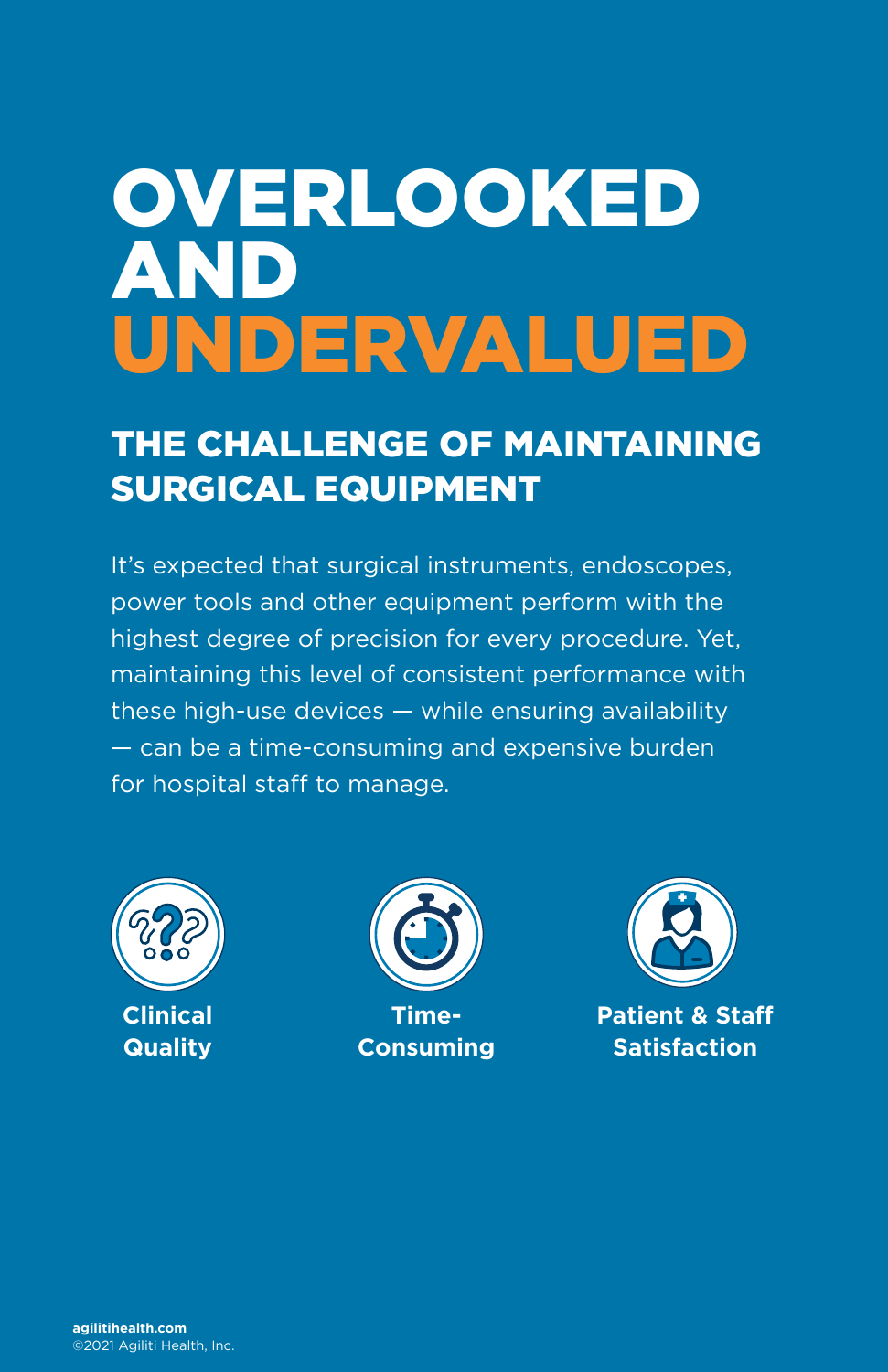# **WITH** COSTLY RESULTS

### INCREASED SPEND, BURDEN AND RISKS

Without the right processes, support and staff education around repair lifecycles of surgical equipment, your ROI diminishes. Improper handling leads to avoidable damage. Repair and replacement costs skyrocket. Not to mention the impact on clinical outcomes if your equipment doesn't consistently perform at the highest level.



**High Service Costs**



**Decreased Staff Satisfaction**



**Unnecessary Replacement Costs**



**Unreliable Device Performance**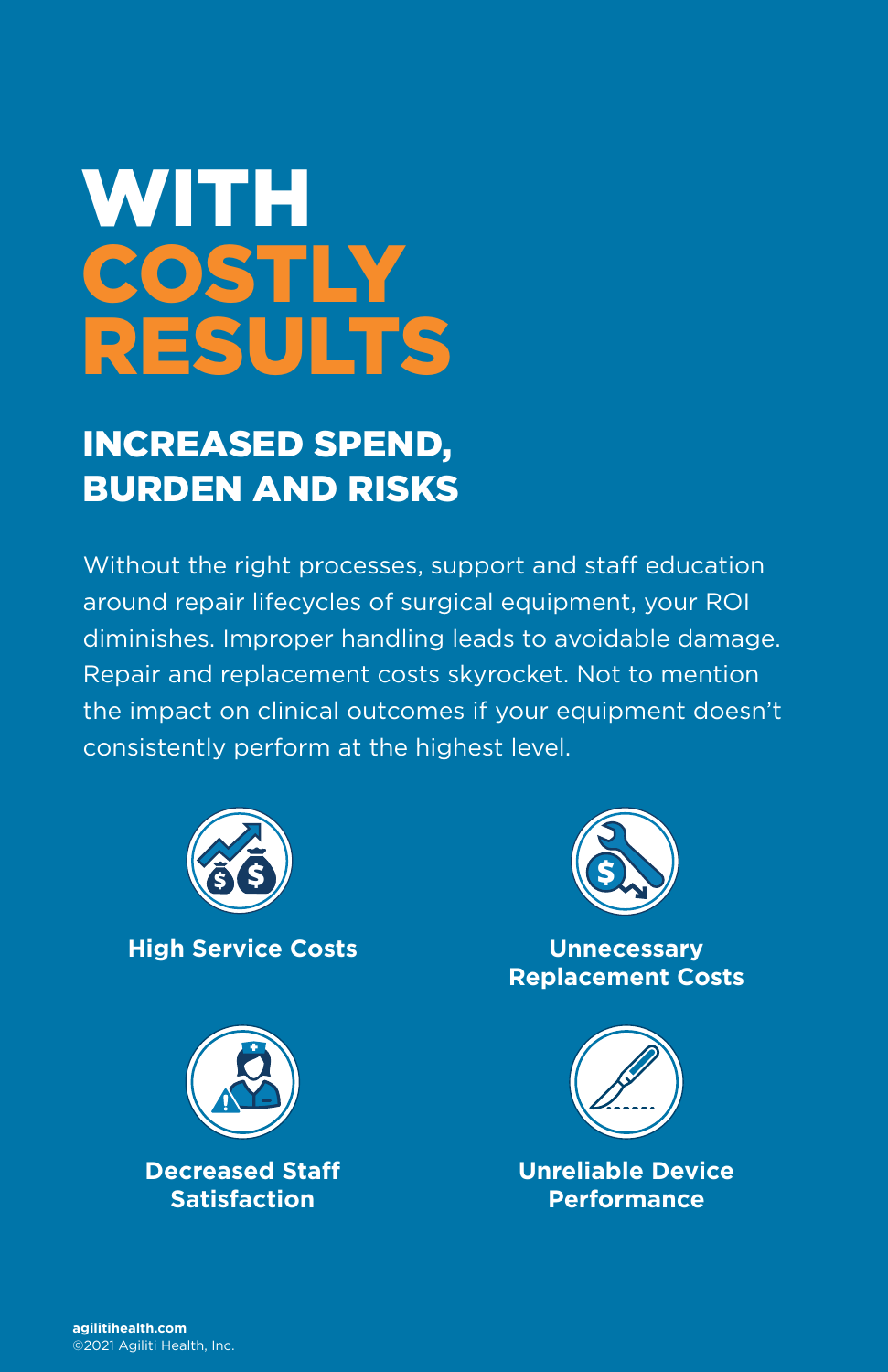

## PROTECT SURGICAL PERFORMANCE — UNLOCK IMMEDIATE SAVINGS

Agiliti provides comprehensive, high-quality service for your surgical equipment and instruments, as well as proactive staff education to prevent avoidable damage and unnecessary repairs. With 300+ mobile service labs nationwide, supported by our network of depot repair facilities, we provide fast turnaround to quickly return equipment to original form, fit and function. The goal? Protect patient safety, drive OR efficiency — and deliver significant cost savings over existing service contracts.



**Enhance Outcomes & Patient Safety**



**Actionable Data & Analytics**



**Reduce Service Costs**



**Reduce Staff Burdens**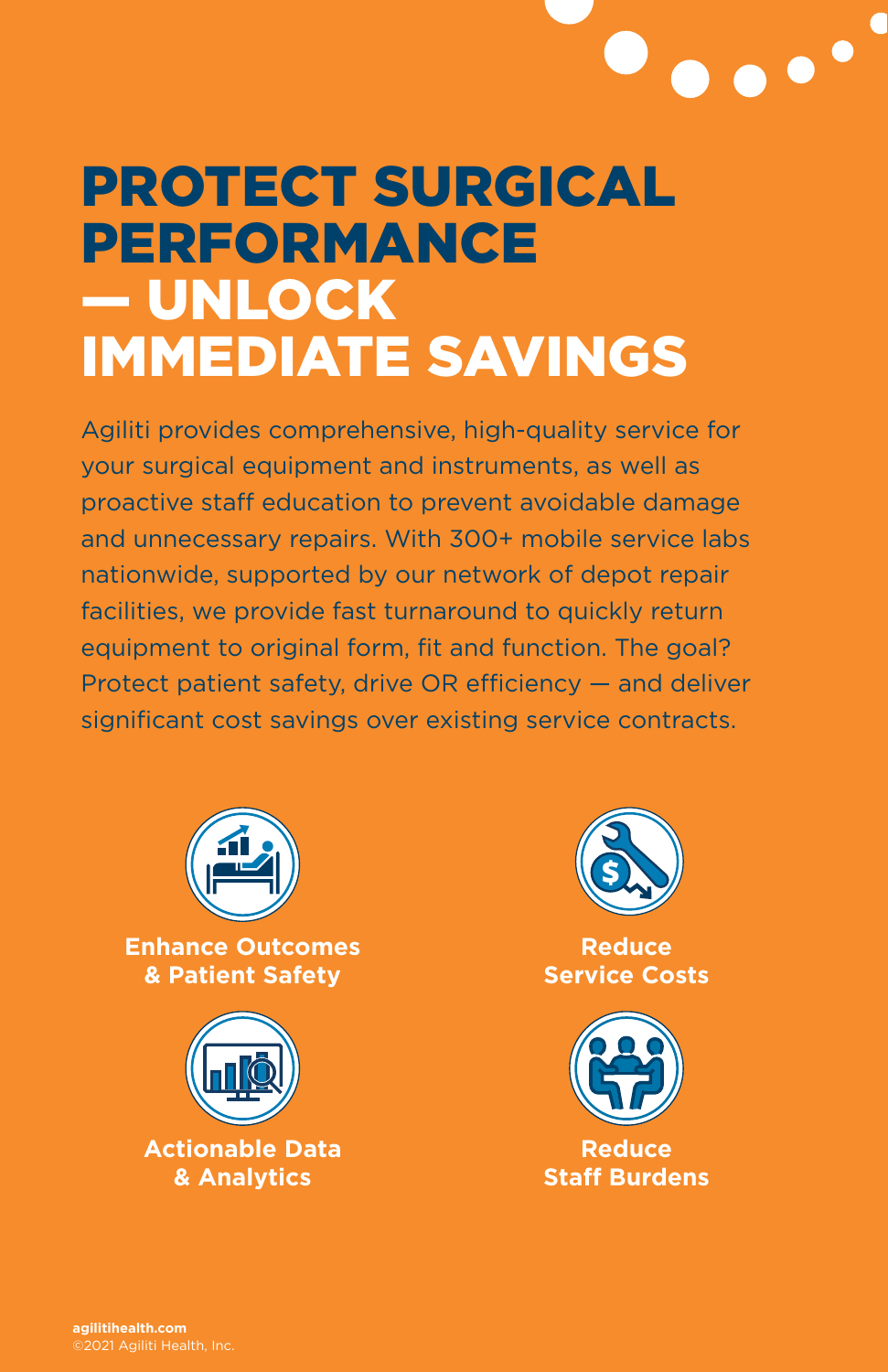## SIMPLIFIED SERVICE WITH PROVEN QUALITY

The renowned expertise Agiliti provides is supported by a nationwide coverage and logistics network, bringing you fast, flexible maintenance and repair for a full range of surgical instruments and equipment. We also provide real-time service reporting, clinical education resources and access to a broad range of surgical equipment loaners — at no added charge.



STAFF EDUCATION Training to prevent avoidable damage and unnecessary repairs



98% ONSITE REPAIR Less than 1%

non-repair rate

RIGOROUS QA TESTING Delivering real-world precision and performance



LOANER EQUIPMENT Large inventory of loaner equipment, available at no charge



NATIONWIDE NETWORK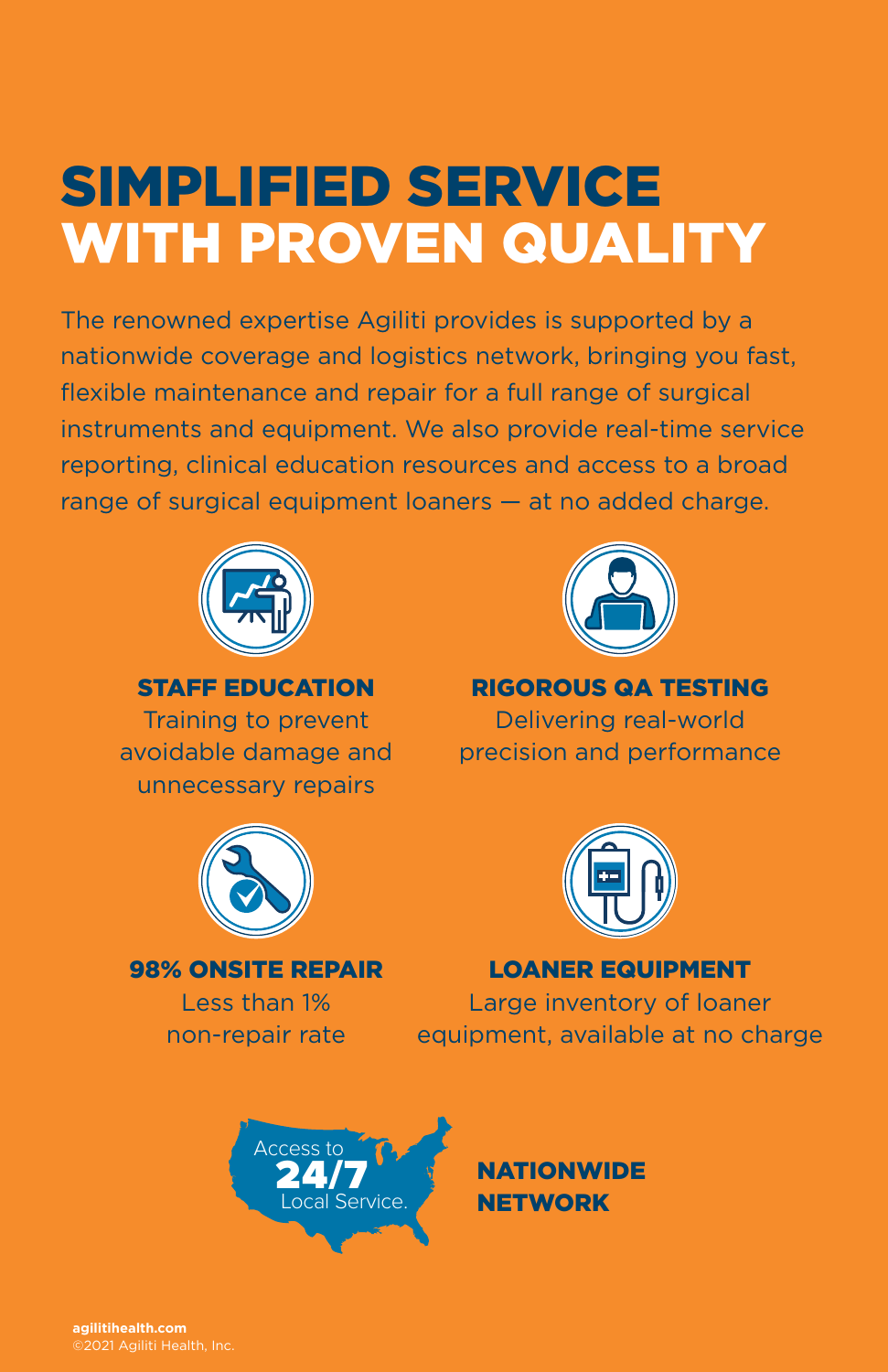### Responsive, high-quality service for your surgical equipment and instruments

Click an icon below to learn more.



Surgical Instrument [Repair and Sharpening](#page-6-0)



[Flexible Endoscope](#page-8-0)  Repair and Service



Surgical Video [Equipment Repair](#page-10-0)





Rigid Endoscope [Repair and Service](#page-7-0)



Surgical Power [Equipment Repair](#page-9-0)



**Additional Surgical** [Equipment Repair Services](#page-11-0)



Learn more at [agilitihealth.com/ser](http://agilitihealth.com/ser)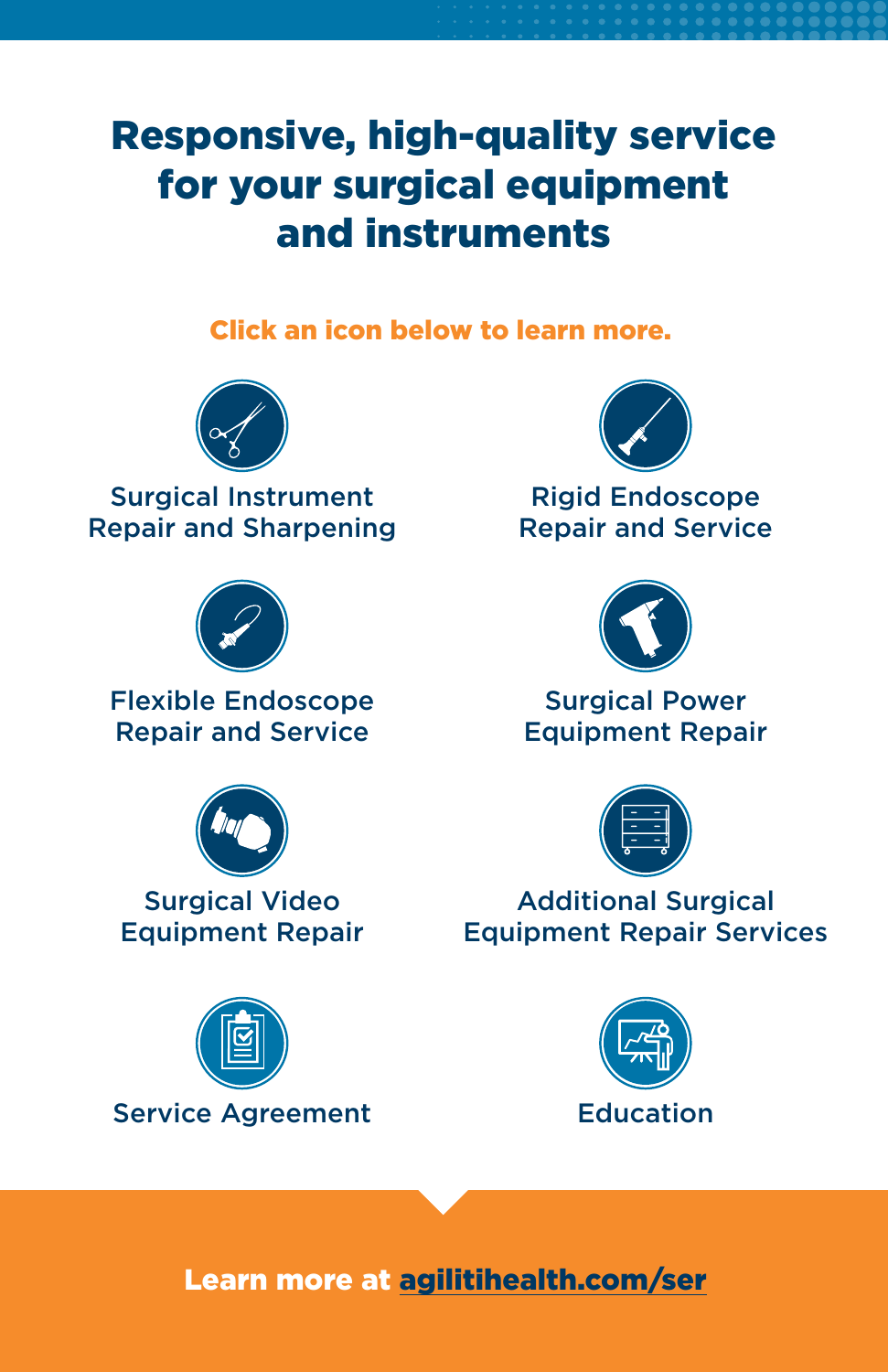#### <span id="page-6-0"></span>**Ensure Precise Instrument Functionality and Reduce OR Service Costs**

Agiliti combines responsive repair and maintenance — including onsite offerings with robust educational resources to help your staff prevent avoidable equipment damage. This ensures precise instrument functionality while significantly reducing repair and maintenance spend. With 300+ mobile service labs nationwide, our experienced technicians deliver exceptional expertise in returning instruments to OEM level performance  $-$  in the right place, at the right time.



98% or more of repairs made same-day, onsite



Complex repairs handled at an Agiliti Center of Excellence



Compliance with the highest standards for patient safety and quality



Significant cost savings over existing service contracts

| <b>OUR COMPREHENSIVE SERVICE PORTFOLIO</b>                                                                                                                                                                       |                                                                                                                                                    |                                                                                                                                |  |
|------------------------------------------------------------------------------------------------------------------------------------------------------------------------------------------------------------------|----------------------------------------------------------------------------------------------------------------------------------------------------|--------------------------------------------------------------------------------------------------------------------------------|--|
| <b>General Surgical</b><br><b>Instruments</b>                                                                                                                                                                    | Laparoscopic<br><b>Instruments</b>                                                                                                                 | <b>Ophthalmic</b><br><b>Instruments</b>                                                                                        |  |
| • Instrument sharpening,<br>realignment and<br>refurbishment<br>• Diamond dusting<br>• Needle holder insert<br>replacement<br>• Bipolar forcep repair<br>and reinsulation<br>• Managed preventive<br>maintenance | • Reinsulation for shafts<br>and handles<br>• Jaw and shaft<br>replacement<br>• Rotator and flush port<br>replacement<br>• Ratchet and lock repair | • Instrument sharpening,<br>refinishing and<br>realignment<br>• Diamond knife cleaning,<br>rehoning, repair and<br>replacement |  |

**LASER MARKING/BARCODING AVAILABLE FOR MOST SURGICAL EQUIPMENT**

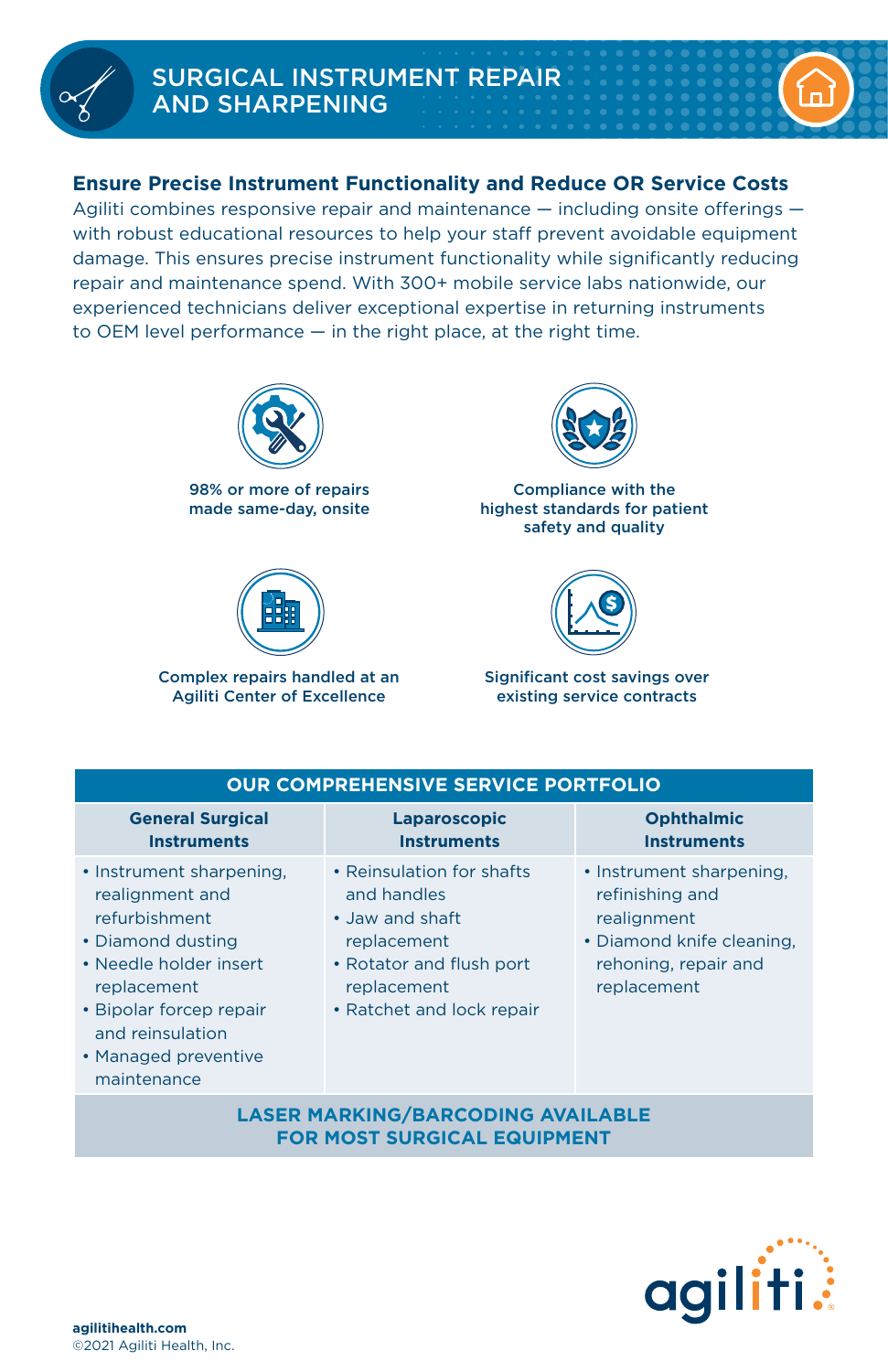#### **Optimize Equipment Uptime While Achieving Guaranteed Savings**

Our experienced team of specialists is equipped to keep every aspect of your rigid endoscopes  $-$  including fiber optic and video technology  $-$  performing reliably. We deliver comprehensive repair services — along with proactive education to prevent avoidable damage — to extend equipment life and improve uptime, while achieving significant cost savings over existing service contracts.



<span id="page-7-0"></span>basically a long rod

98% of equipment successfully repaired or refurbished



Stringent parts standards and stateof-the-art equipment-testing software to meet OEM level performance

Staff education to prevent avoidable equipment damage and unnecessary repairs



#### Significant cost savings over existing service contracts

| <b>Common to Complex Scope Repairs</b>                                                                                                                                                                             | <b>Fiber Optic Cable Repairs</b>                                                                                                     |
|--------------------------------------------------------------------------------------------------------------------------------------------------------------------------------------------------------------------|--------------------------------------------------------------------------------------------------------------------------------------|
| • Insertion tube replacements<br>• Image bundle replacements<br>• Robotic endoscope repairs<br>• Semi-rigid fiber ureteroscopes<br>• Arthroscopes<br>• Cystoscopes<br>• Carpal tunnel and other small joint scopes | • Medical fiber optic and sheath<br>replacement<br>• Hardware and adaptor repair<br>• Bifurcated and other specialty<br>cable repair |

#### **LASER MARKING/BARCODING AVAILABLE FOR MOST SURGICAL EQUIPMENT**

#### **EXTENSIVE LOANER INVENTORY**

Schedules can't stop just because a scope is broken. That's why we offer free loaners while we repair your surgical equipment. We maintain an extensive loaner collection to meet our customers' preferences and prevent any disruption to planned procedures. And when your equipment comes to the end of its life, Agiliti also has one of the industry's largest inventories of pre-owned rigid endoscopes, parts and accessories — all expertly refurbished to OEM level performance.

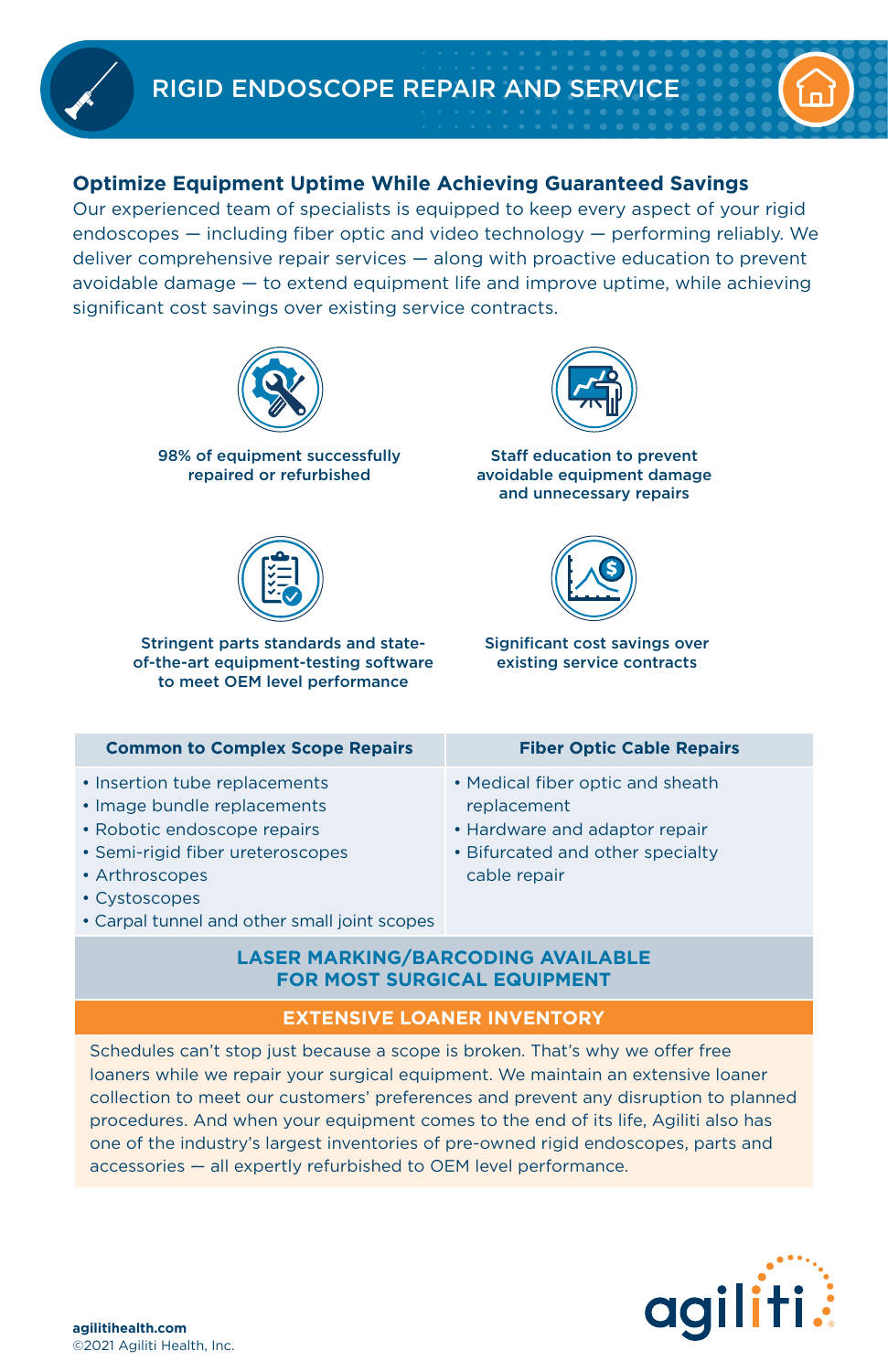#### <span id="page-8-0"></span>**Enhance Patient Safety and Achieve Guaranteed Cost Savings**

Drive efficiency and protect clinical quality by ensuring your flexible endoscope equipment is always available and maintained to the highest standards. Agiliti helps keep your inventory of large-diameter, small-diameter and specialty flexible endoscopes meeting OEM level performance — while delivering significant cost savings over existing service contracts as well as providing proactive staff education to prevent avoidable damage.



98% of equipment successfully repaired or refurbished



Stringent parts standards and stateof-the-art equipment-testing software to meet OEM level performance



Staff education to prevent avoidable equipment damage and unnecessary repairs



#### Significant cost savings over existing service contracts

#### **OUR EXTENSIVE SERVICE PORTFOLIO**

#### **Common to Complex Scope Repairs**

- Control knob and angulation adjustment
- O-ring replacement
- Elevator wire adjustment
- Fluid invasion
- Biopsy channel replacement
- Bending sheath replacement
- Electronic repair and replacements (including CCD repairs and replacements, ribbons, harnesses and more)
- Insertion tube replacements
- Angulation system overhauls
- Image bundle replacements
- Distal end replacements

#### **LASER MARKING/BARCODING AVAILABLE FOR MOST SURGICAL EQUIPMENT**

#### **EXTENSIVE LOANER INVENTORY**

Schedules can't stop just because a scope is broken. That's why we offer free loaners while we repair your surgical equipment. We maintain an extensive loaner collection to meet our customers' preferences and prevent any disruption to planned procedures. And when your equipment comes to the end of its life, Agiliti also has one of the industry's largest inventories of pre-owned flexible endoscopes, parts and accessories — all expertly refurbished to OEM level performance.

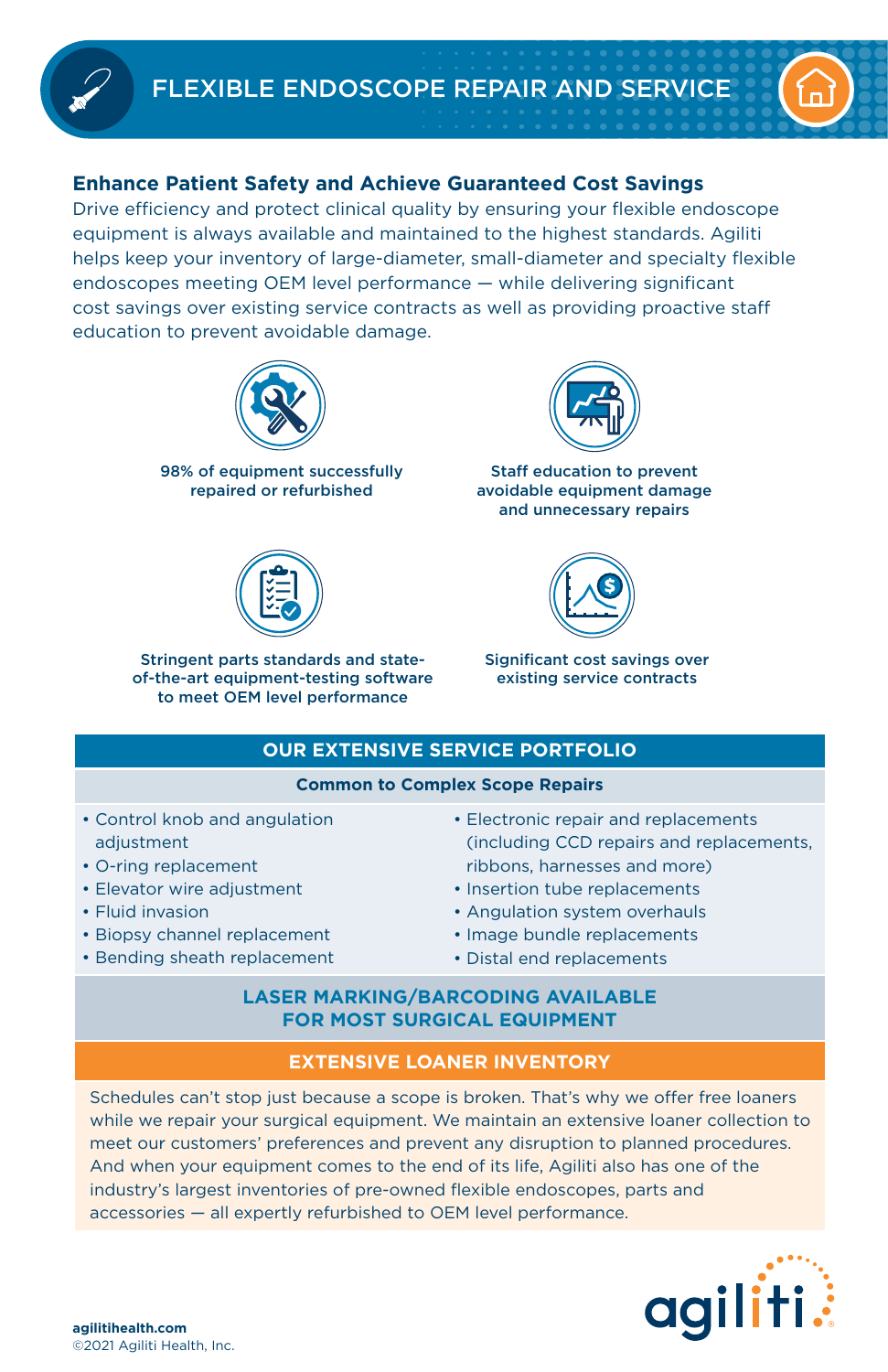#### <span id="page-9-0"></span>**Ensure Precise Performance and Extend the Life of OR Equipment**

Prolong the life of high-use, critical power tools such as pneumatic, electric/battery, Phaco and dental equipment, including items that the manufacturer and other service providers have tagged non-repairable. Our experienced technicians provide ongoing maintenance and simple repairs as well as total rebuilds by utilizing proprietary tools and techniques to test all equipment to return equipment to OEM level performance — all while significantly reducing service spend.



98% of equipment successfully repaired or refurbished



Staff education to prevent avoidable equipment damage



Stringent parts standards and stateof-the-art equipment-testing software to meet OEM level performance

Significant cost savings over existing service contracts

**\$**

| <b>OUR EXTENSIVE SERVICE PORTFOLIO</b>  |                                    |  |  |  |
|-----------------------------------------|------------------------------------|--|--|--|
| <b>Pneumatic &amp; Electric/Battery</b> | <b>Phaco</b>                       |  |  |  |
| • Bearings                              | • New ultrasonic motors            |  |  |  |
| • O-rings and seals                     | (including ceramic crystals)       |  |  |  |
| • Electronics                           | • Cord replacement                 |  |  |  |
| • Cables                                | • Nose cone repair                 |  |  |  |
| $\cdot$ Hoses                           | • Connector replacement            |  |  |  |
| • More                                  | • Complete testing and calibration |  |  |  |
|                                         | • Thread repair                    |  |  |  |

#### **LASER MARKING/BARCODING AVAILABLE FOR MOST SURGICAL EQUIPMENT**

#### **EXTENSIVE LOANER INVENTORY**

Schedules can't stop just because a power tool device is broken. That's why we offer free loaners while we repair your surgical equipment. We maintain an extensive loaner collection to meet our customers' preferences and prevent any disruption to planned procedures. And when your equipment comes to the end of its life, Agiliti also has one of the industry's largest inventories of pre-owned tools, parts and accessories — all expertly refurbished to OEM form, fit, and function.

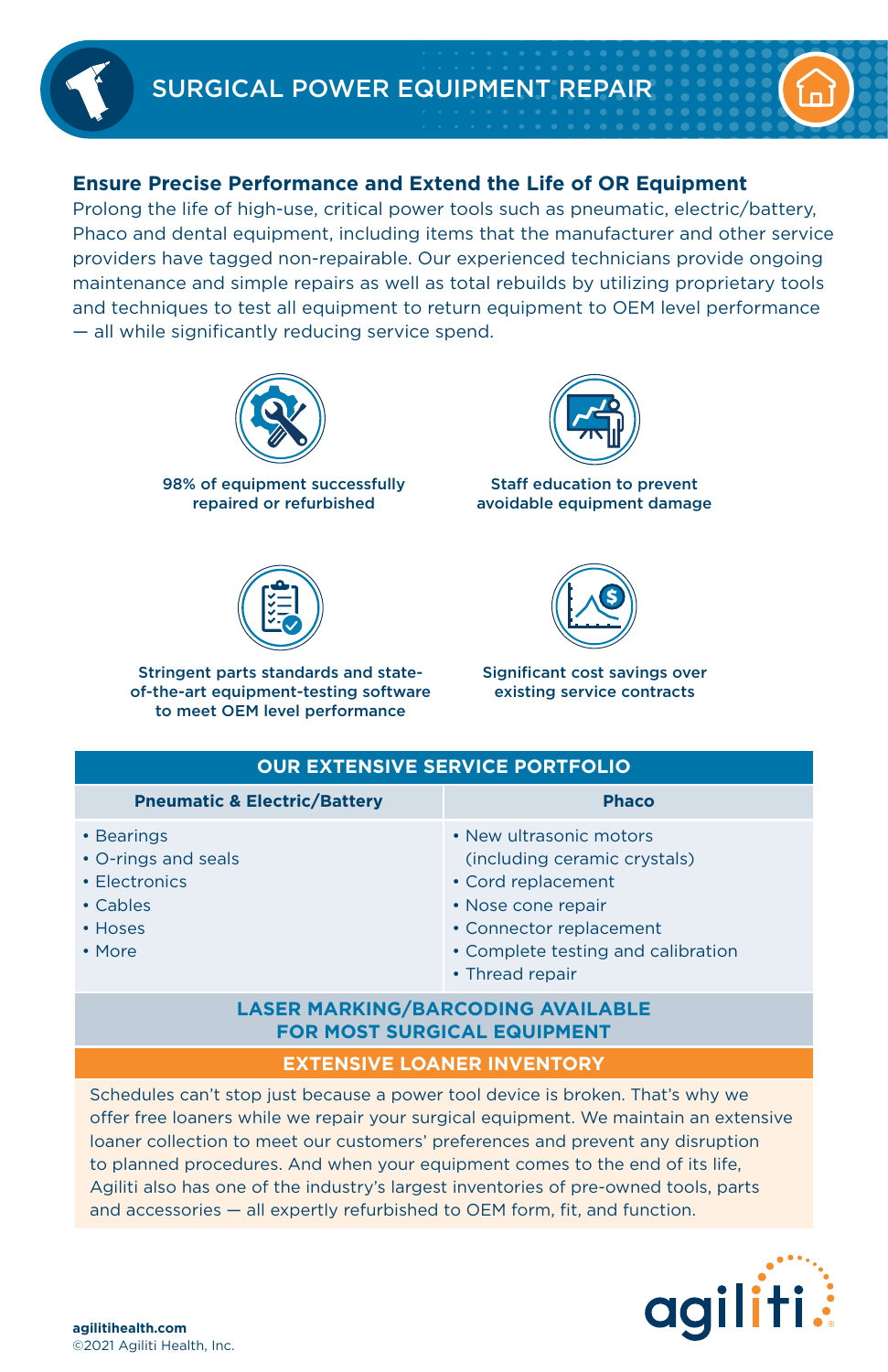#### <span id="page-10-0"></span>**Maximize the Life of Video Equipment**

Agiliti specializes in providing high-quality repair capabilities for all makes and models of video cameras and video units. We help you extend the life of this heavily used and often overlooked equipment — and ensure your video equipment performs optimally and reliably to protect clinical quality.



98% of equipment successfully repaired or refurbished



Staff education to prevent avoidable equipment damage



Stringent parts standards and stateof-the-art equipment-testing software to meet OEM level performance



#### Significant cost savings over existing service contracts

#### **OUR COMPREHENSIVE SERVICE PORTFOLIO**

- Endocouplers/beamsplitters
- Video processors and camera control units
- Video pigtail cables
- HD and 4K video camera repairs
- Video cable replacement
- CCD repairs and replacements
- Ribbons
- Harnesses and more

#### **LASER MARKING/BARCODING AVAILABLE FOR MOST SURGICAL EQUIPMENT**

#### **EXTENSIVE LOANER INVENTORY**

Schedules can't stop just because video equipment is broken. That's why we offer free loaners while we repair your video equipment. We maintain an extensive loaner collection to meet our customers' preferences and prevent any disruption to planned procedures.

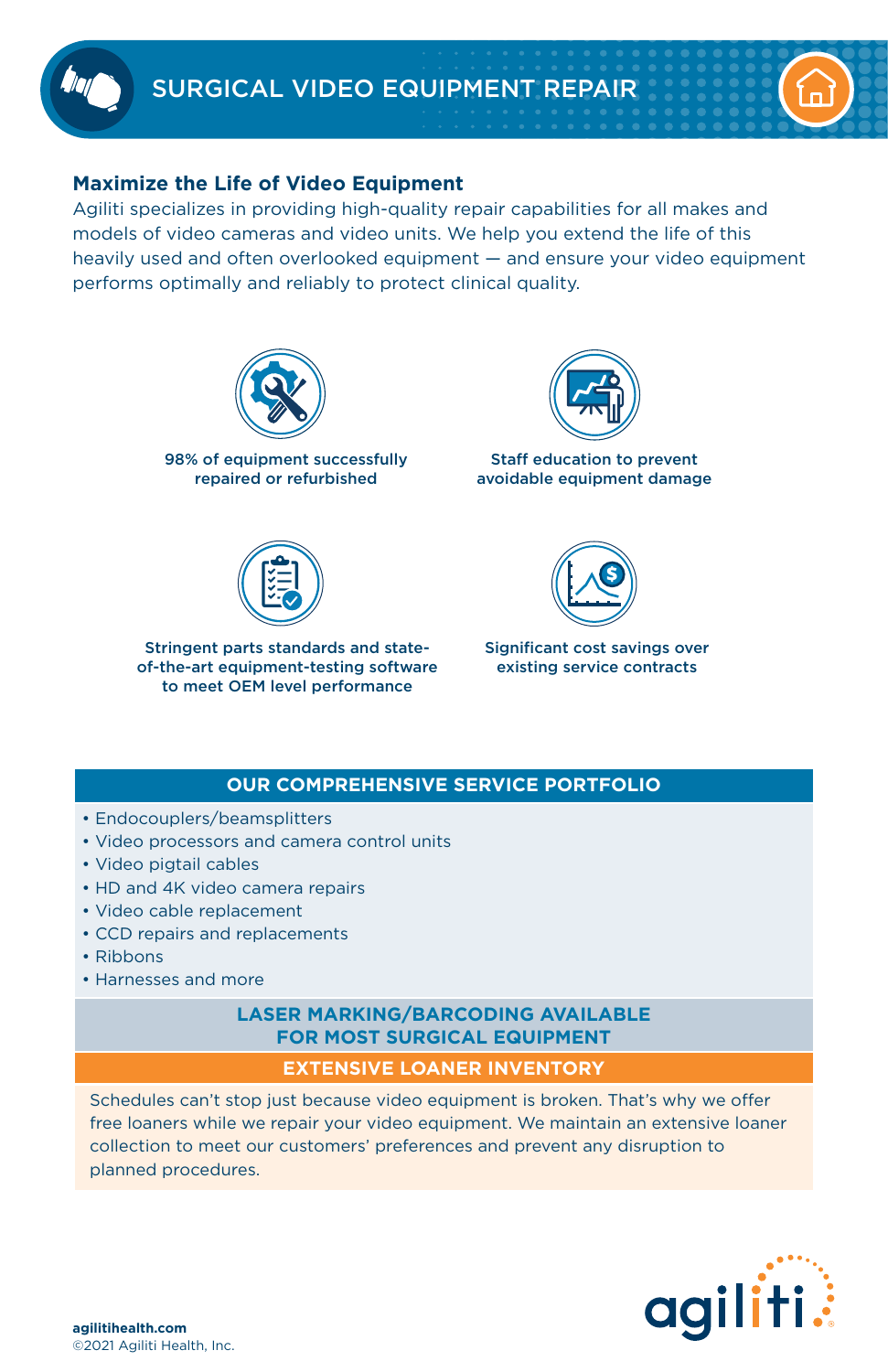#### <span id="page-11-0"></span>**Minimize Equipment Repair Costs for Sterilizers, Surgical Tables and More**

From sterilizer cleaning to case cart repairs, we specialize in maintaining, repairing, cleaning and restoring surgical equipment to original performance — even equipment that is deemed "non-repairable" by the manufacturer and other service providers. With experienced technicians located nationwide, we can quickly address timeconsuming repairs on the equipment that supports your OR operations, while reducing service costs in the process.



98% of equipment successfully repaired or refurbished



#### 300+ mobile labs nationwide enable same-day, onsite repairs



Stringent parts standards and stateof-the-art equipment-testing software to meet OEM level performance



Compliance with the highest standards for patient safety and quality



#### Complex repairs handled at an Agiliti Center of Excellence



Comprehensive, industryleading, one-year warranty

| <b>OUR EXTENSIVE SERVICE PORTFOLIO</b>                                                                                                         |                                                                                                                                                                                                                                                                                         |  |
|------------------------------------------------------------------------------------------------------------------------------------------------|-----------------------------------------------------------------------------------------------------------------------------------------------------------------------------------------------------------------------------------------------------------------------------------------|--|
| <b>Sterilizer Maintenance &amp; Repair</b>                                                                                                     | <b>Rolling Stock Repair</b>                                                                                                                                                                                                                                                             |  |
| • Maintain a uniform, consistent<br>sterilizer surface<br>• Ensure proper heating and drying<br>• Manage OEM-recommended<br>cleaning schedules | • Case carts, crash carts, IV poles, surgery<br>tables and more<br>• Routine maintenance and on-demand repairs<br>• Caster replacements<br>• Molding replacement, preventive maintenance<br>• Moor realignment<br>• Latch assembly repair<br>• Hinge pin repair<br>• Rewelding services |  |
|                                                                                                                                                | <b>LASER MARKING/BARCODING AVAILABLE</b><br><b>FOR MOST SURGICAL EQUIPMENT</b>                                                                                                                                                                                                          |  |

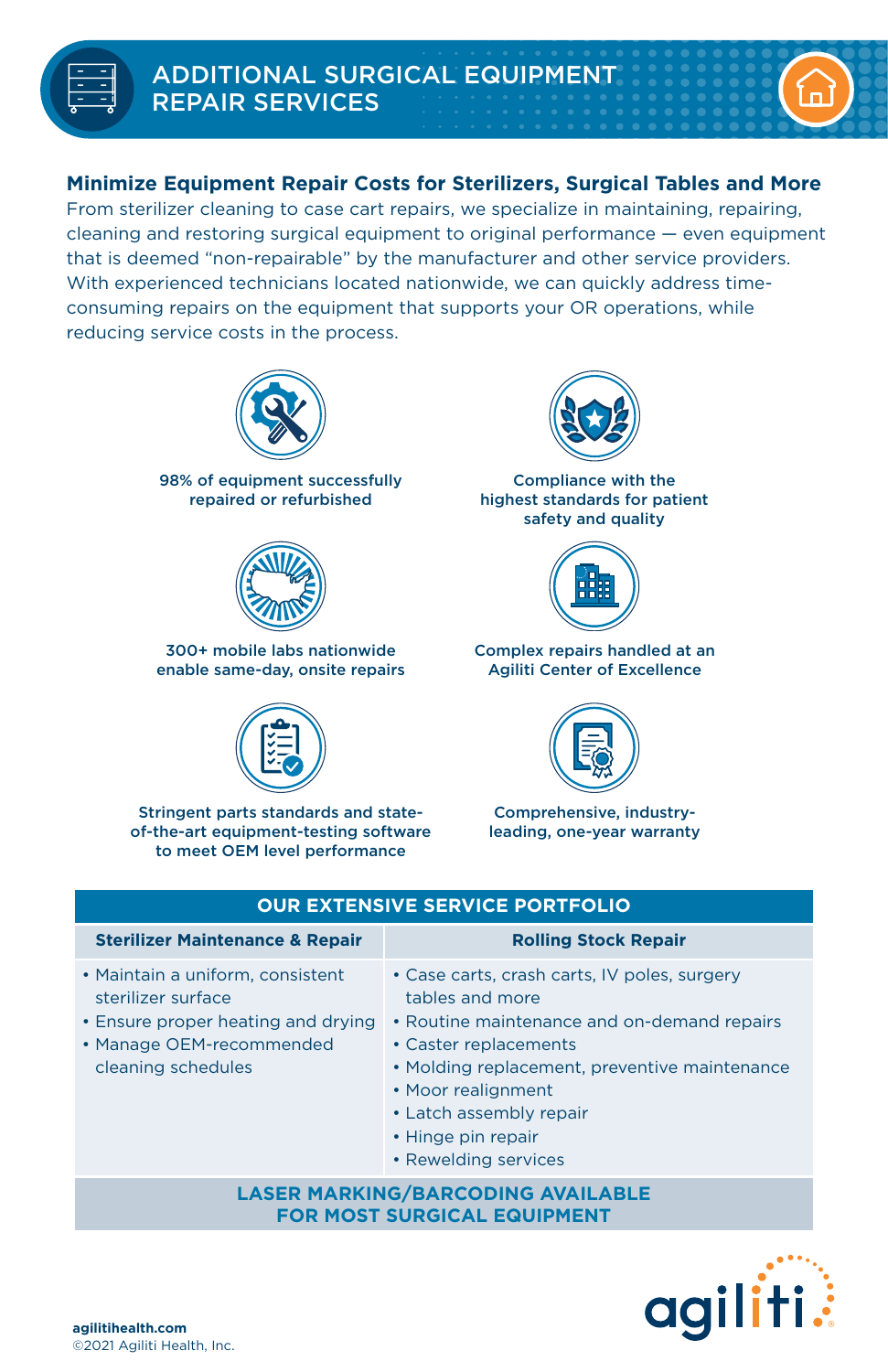#### <span id="page-12-0"></span>**Service Contracts Aligned to Your Needs — with Predictable Outcomes**

Agiliti provides an alternative to restrictive and burdensome service contracts, delivering the flexibility you want — with the fixed costs and guaranteed outcomes you need. We offer a wide range of comprehensive, fixed-fee programs that provide full repair and maintenance services. Select your desired types of surgical equipment and instruments, and we'll work with you to align on the service agreement that best fits your specific needs.



Significant cost savings over existing service contracts



National scale and coverage, 300+ mobile repair vehicles and 400+ specialized technicians



Comprehensive repair and maintenance capabilities



Robust customer portal and IT systems

| <b>Three-Step Process to Major Savings</b>                                                                                                                                                                  |                                                                                                                                   |                                                                                                        |                                                                                                                                                                                           |  |
|-------------------------------------------------------------------------------------------------------------------------------------------------------------------------------------------------------------|-----------------------------------------------------------------------------------------------------------------------------------|--------------------------------------------------------------------------------------------------------|-------------------------------------------------------------------------------------------------------------------------------------------------------------------------------------------|--|
| <b>Guaranteed Savings</b>                                                                                                                                                                                   | <b>Fully Capitated</b>                                                                                                            |                                                                                                        | <b>Annual Refund</b>                                                                                                                                                                      |  |
| • Inventory and historical<br>spend for analysis<br>• Annual cost locked<br>in at a significant and<br>guaranteed discount<br>to historical spend                                                           | • Agiliti assumes 100%<br>of any overage risk<br>• Alignment of goals<br>and commitment<br>• Focus on prevention<br>and education |                                                                                                        | • Under-consumed spend<br>gets refunded<br>• Full transparency as<br>data and contract<br>consumption is<br>consistently reviewed<br>throughout the<br>agreement term                     |  |
| <b>Program Elements</b>                                                                                                                                                                                     |                                                                                                                                   |                                                                                                        |                                                                                                                                                                                           |  |
| <b>Fixed Monthly Payments</b><br>The certainty of consistent,<br>predictable monthly service costs<br>drives smarter budget planning.                                                                       |                                                                                                                                   | <b>Agreement Payback Bonus</b><br>At the end of the agreement, under-<br>consumed spend gets refunded. |                                                                                                                                                                                           |  |
| <b>Data Trending &amp; Analytics</b><br>Surgical equipment repair data<br>and analytics drive allocation of<br>department or facility repair spend,<br>as well as find new cost-efficient<br>opportunities. |                                                                                                                                   | further prevent avoidable damage.                                                                      | <b>Proactive Education &amp; Process Intervention</b><br>Simple changes to equipment management<br>processes significantly reduce damage to<br>equipment $-$ along with staff training to |  |

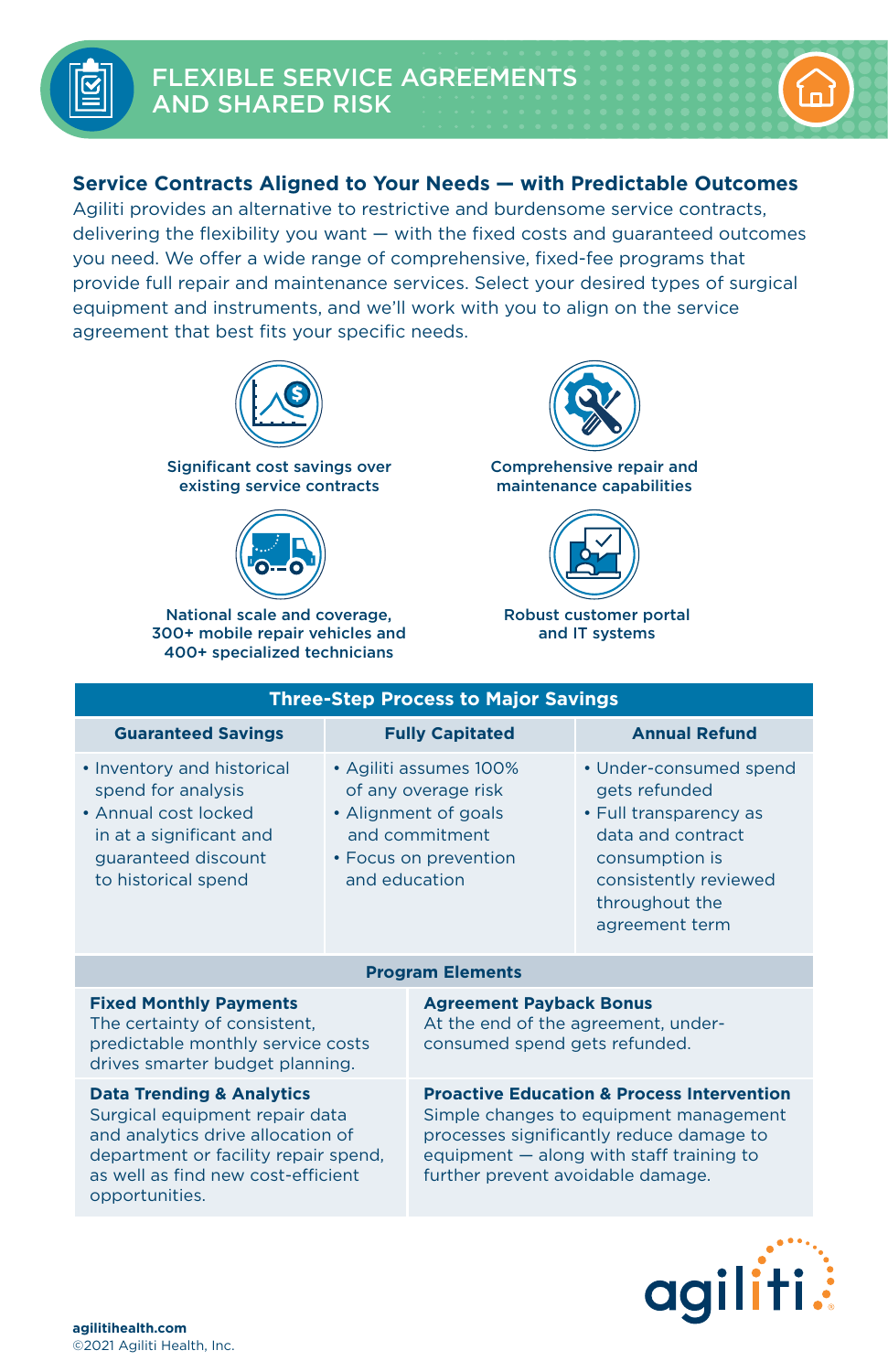#### <span id="page-13-0"></span>**Prevent Avoidable Equipment Damage with Proactive Staff Education and Process Improvements**

The best way to save money on repair costs is to prevent avoidable damage and address breakdowns in the repair lifecycle of surgical equipment. Agiliti offers comprehensive and accredited education, training and development opportunities related to the care, handling, storage, maintenance and repair requirements of surgical instruments, endoscopes and other surgical equipment. Our educational resources are proven to prevent avoidable damage and reduce downtime and repair costs.



#### **Online & On-Demand Resources**

Online educational resources are available on-demand and structured to fit your pace. Go slower, or faster, depending on your needs and schedules.



**Process Improvement & Standardization** Agiliti helps improve sterilization, storage and transportation processes to drive significant reductions in equipment damage — and scales these standardized processes across a hospital or IDN.



#### **Onsite Training & Education**

Our experts are available to deliver onsite, CE approved inservices to our customers — both small and large-group settings.



#### **Data Trending & Recommendations**

Agiliti provides monthly reviews of repair data, as well as process audit tools, to deliver recommendations for proactive intervention — including targeted staff education and process improvement opportunities.

| <b>Course Types</b>                                                                                                                                               |                                                                                                                     |  |  |
|-------------------------------------------------------------------------------------------------------------------------------------------------------------------|---------------------------------------------------------------------------------------------------------------------|--|--|
| <b>Continuing Education Courses</b>                                                                                                                               | <b>Pre-Certification Prep Courses</b>                                                                               |  |  |
| • Stainless Steel Instruments<br>• Minimally Invasive Instruments<br>and Visualization Equipment<br>• Specialty Devices<br>• General Sterile Processing Education | • Textbook reading assignments<br>• Lesson videos<br>• Weekly quizzes<br>• Progress tests<br>• Final exam prep test |  |  |

Courses are certified for Continuing Education Credit through IAHCSM, CBSPD and California Board of Nursing.

#### **[Visit agilitihealth.com/resources/education to learn more.](https://www.agilitihealth.com/resources/education)**